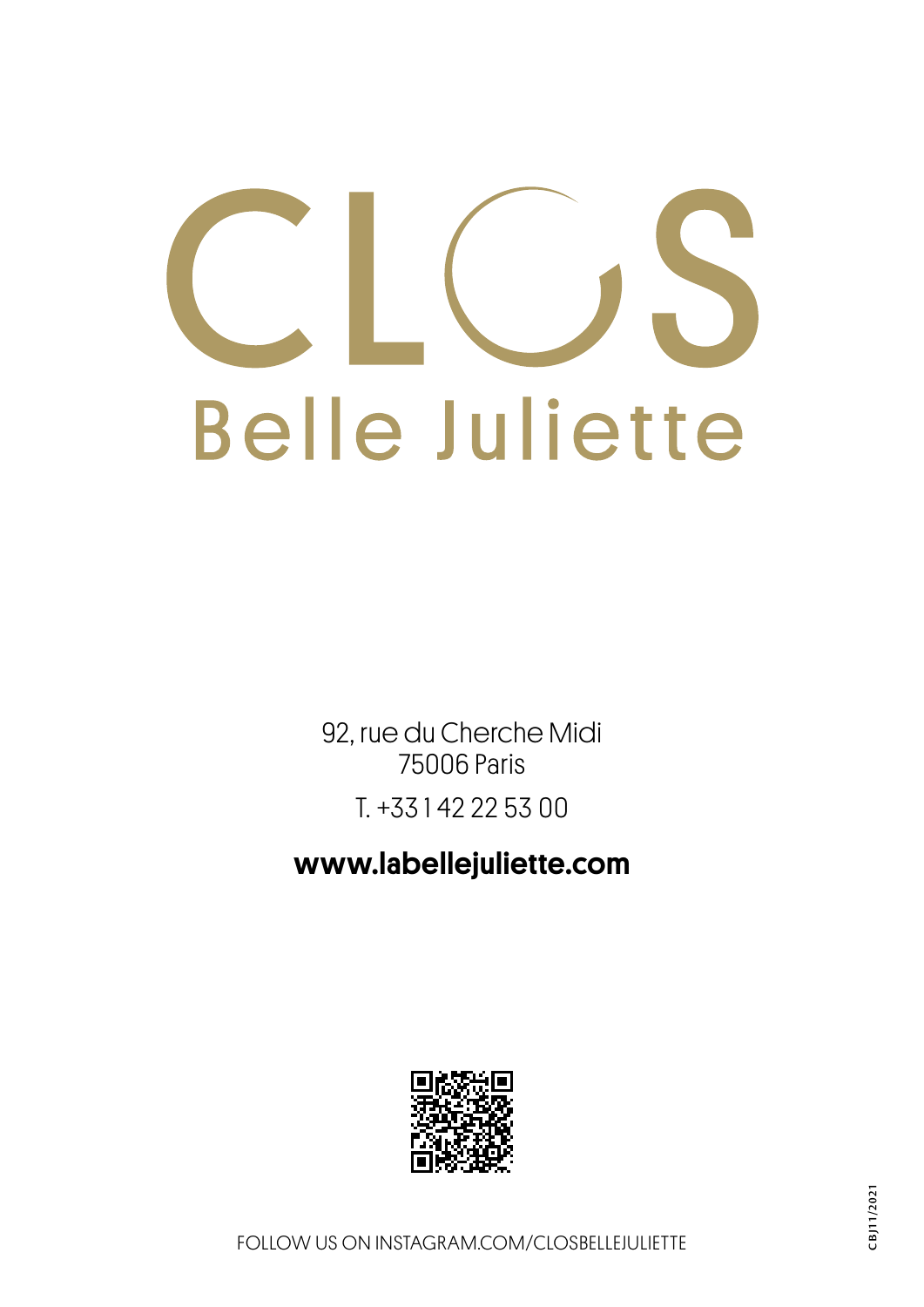# **COCKTAILS**

# DENTELLE EXQUIS A HOMAGE TO JULIETTE...

### — One cocktail, three styles!

*By VICTOR DELPIERRE Barista–Cocktail World Champion* 

### DENTELLE EXQUISE (Alcohol-free), to drink without moderation!  $- \epsilon$  10

Flowering cherry white tea, strawberry syrup, elderberry flower tonic

◊

### DENTELLE EXQUISE with white absinthe, silky & bewitching  $-\epsilon$  15

Flowering cherry white tea, strawberry syrup, elderberry flower tonic, Combier blanchette absinthe (green anise, quality absinthe and fennel. Artisanal manufacture)

◊

### DENTELLE EXQUISE with champagne, a veritable fountain of youth  $- \epsilon$  15

Flowering cherry white tea, strawberry syrup, triple sec, champagne

PREFER A CLASSIC COCKTAIL? WE'RE HAPPY TO OBLIGE ! JUST ASK OUR BARMAN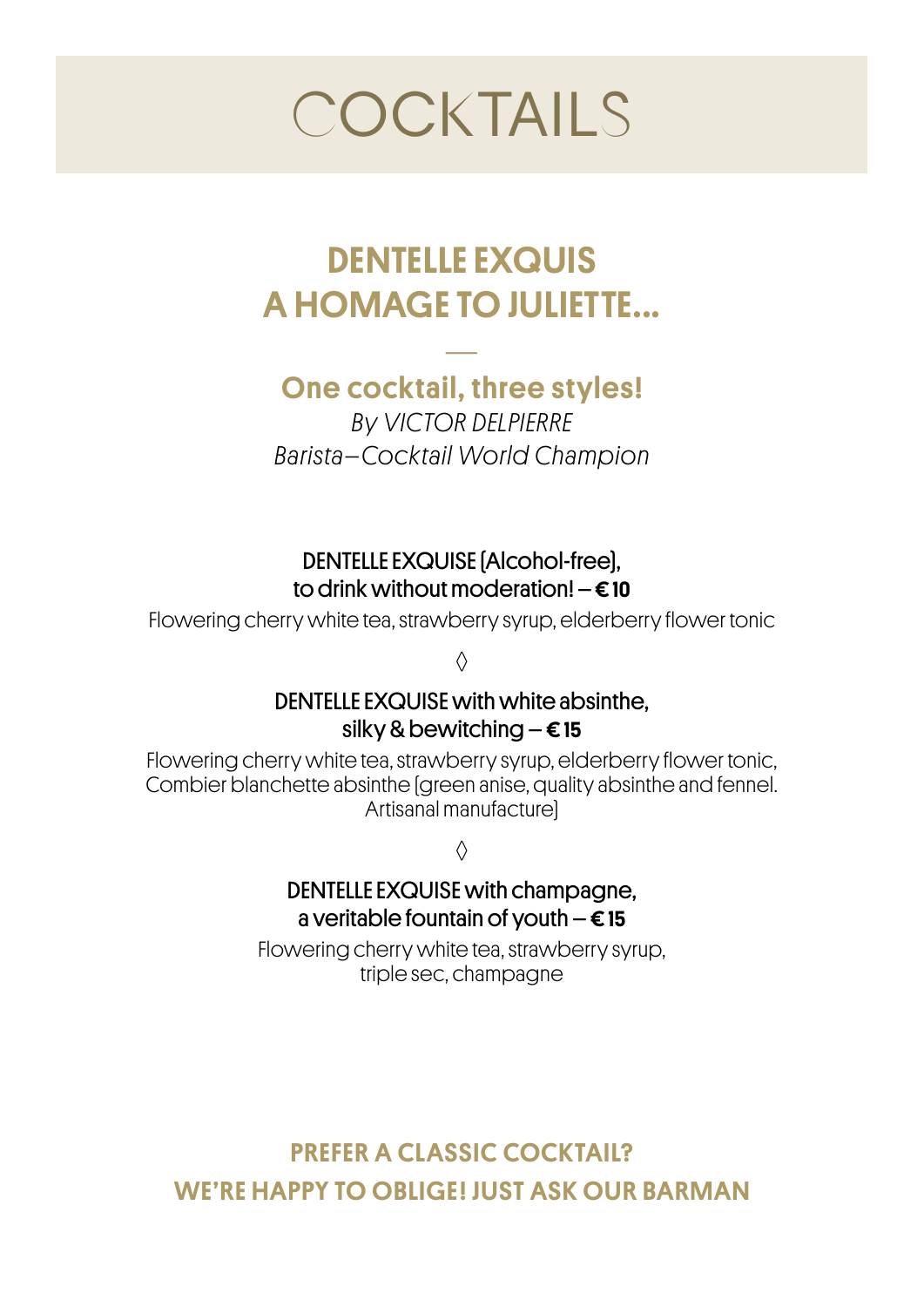### TEA TAIL PARTY  Cocktails using tea and herbal tea!

a range of infused rums, winners of an innovation prize silver medal at Top Rum 2017 *By VICTOR DELPIERRE "Coffee in Good Spirits" World Champion* 

### $T$  CAÏPIRINHA –  $\epsilon$  14

Infused rum of your choice, lime, sugar cane syrup

Dark Desires : black and vanilla teas

### or Orchard Peach: fruit & hibiscus tea

or

Dreams of the Orient: green tea and mint

or Spicy 37: rooïbos & spices

or

Authentique Coffee. with a final note of dark chocolate

### ◊

### $MA^T$ T TAÏ $6$  14

Baristéa 'Spiced Delight' Rum: spiced rooibos, squeezed orange juice

◊

### COFFEE MARTINI –  $\epsilon$  14

Infused rum "Authentique Coffee, with a final note of dark chocolate" at -20°

◊

### THE MOJITOS OF LA BELLE JULIETTE  $I. M$ OIITO –  $\epsilon$ 14

Infused rum of your choice, lime, sugar cane syrup, sparkling water

Désirs Noirs : black teas and vanillas Rêves d'Orient : tea and mint Spicy 37 : rooïbos & spices with an end note of dark chocolate

PRICES INCLUDE SERVICE.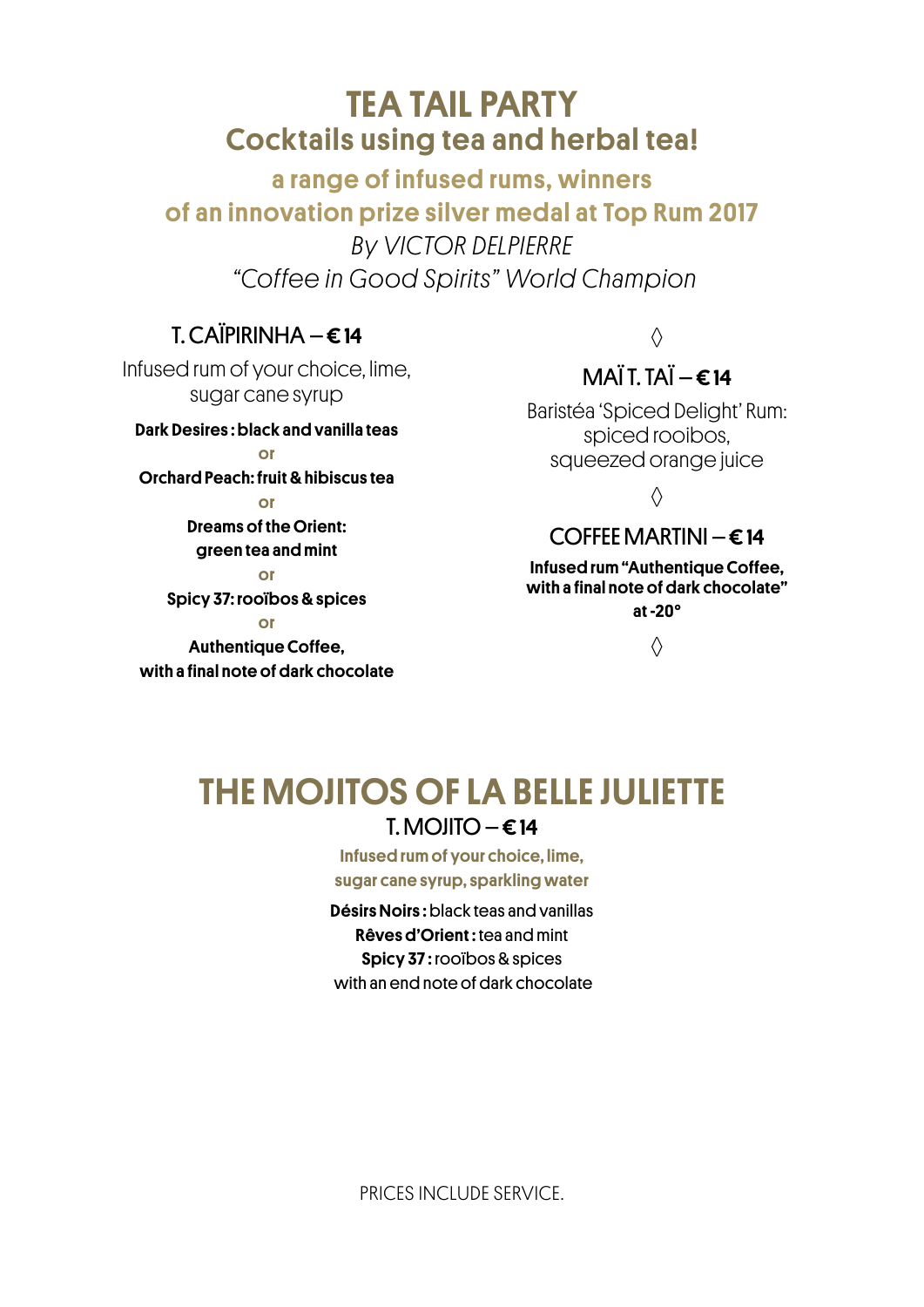# WINES & CHAMPAGNES

Glass [15 cl] Bottle [75 cl]

### **CHAMPAGNES**

| 80% pinot noir, 20% chardonnay                                         |  |
|------------------------------------------------------------------------|--|
| Champagne Cuvée La Belle Gabrielle DOMAINE Charles Collin  € 75,00     |  |
| 66% chardonnay - 34% pinot noir - 15% reserve wine aged in oak barrels |  |
| A subtle blend of elegance, finesse and freshness                      |  |
|                                                                        |  |
| The impression of biting into fruit. Tonic and very good length.       |  |

### **WHTE WINES**

1753 Viognier (2020) — Château Campuget ................. € 7,00 ................. € 30,00 In the mouth, the balance and roundness are very agreeable, fairly strong, generously fruity but structured. They owe their freshness and precision to the good acidity. 1753 Roussanne (2020) — Château Campuget (No sulfites added)................................................................ € 8,00 ................. € 32,00 The Roussanne is an iconic grape of the Rhone valley. You'll find ripe lemon notes underpinned by a few spices and a dash of lime-blossom. It's a wine of great finesse and complexity. Côte de Beaune "Le clos des Topes bizot" (2018) (ORGANIC) Domaine Chantal Lescure ................................................................................. € 58,00 100% chardonnay, fine, pure and elegant taste. Sancerre "Origine", Domaine Matthias et Emile Roblin (2019) € 9,00.......... € 49,00 100% sauvignon, fruity, direct, mineral wine. Les Sorcières, IGP Côtes du Roussilon, Domaine Clos des Fées (2018).... € 36,00 Grenache Blanc, Vermentino, roussanne, beautiful clear robe, citrus nose and taste.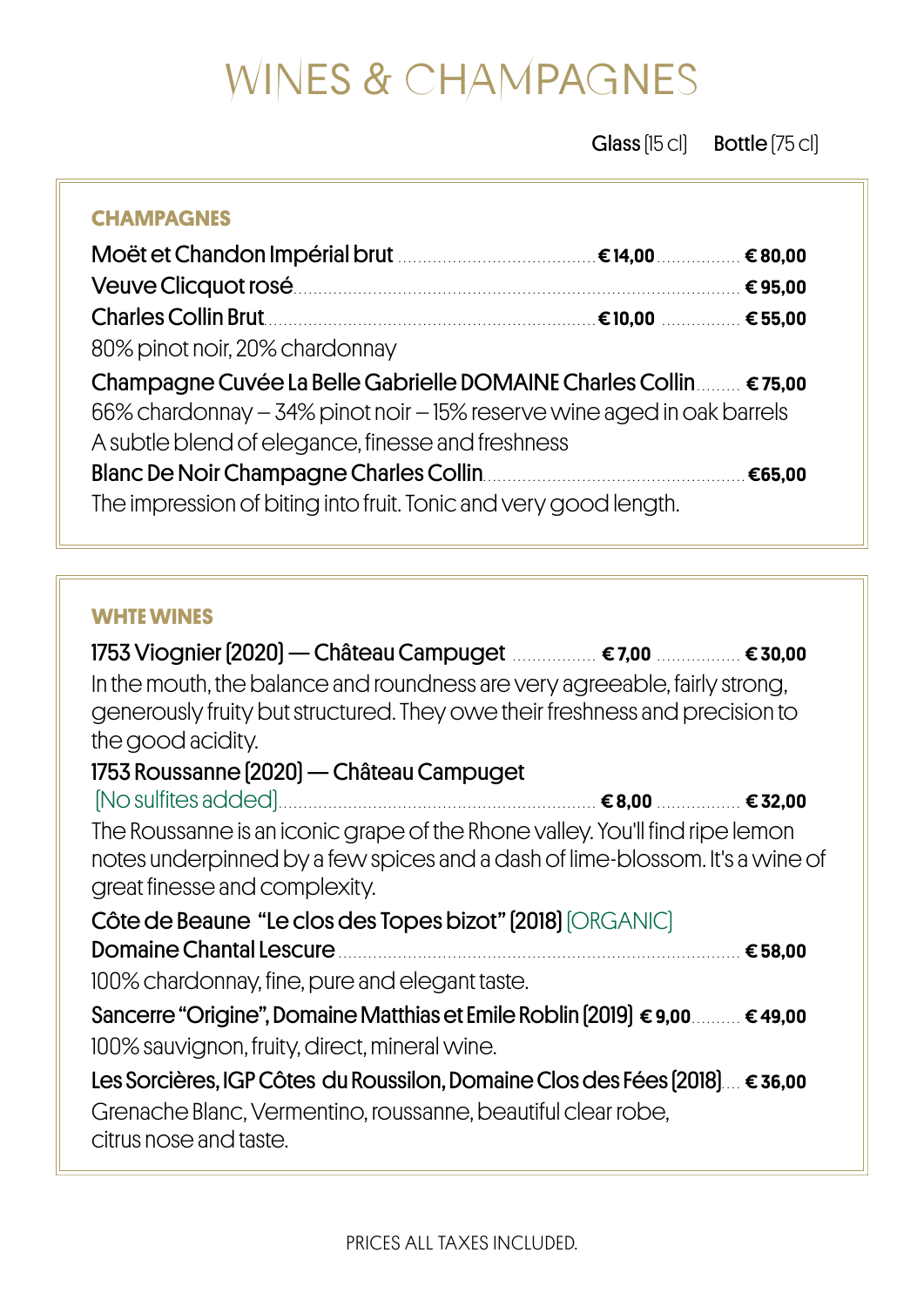### **ROSÉ WINES**

Château Carpe Diem, rosé (ORGANIC) ................................ €8,00 .................€ 34,00 Cinsault, Grenache, Syrah, a gourmet rosé, fresh, lemony with a nice freshness at the end of the mouth.

1753 Syrah-vermentino (2020) — Chateau Campuget .... €8,00 .................€ 34,00 In the mouth a very nice freshness accompanies aromas of red fruits.

| <b>RED WINES</b>                                                                                                                                                                                                                                                                                                                                                                                                                                            |
|-------------------------------------------------------------------------------------------------------------------------------------------------------------------------------------------------------------------------------------------------------------------------------------------------------------------------------------------------------------------------------------------------------------------------------------------------------------|
| Château Martet "réserve de famille" Sainte Foy,                                                                                                                                                                                                                                                                                                                                                                                                             |
|                                                                                                                                                                                                                                                                                                                                                                                                                                                             |
| 100% Merlot, full-bodied, explosion of black fruit,                                                                                                                                                                                                                                                                                                                                                                                                         |
| well-balanced without aggressivity. The hotel manager's                                                                                                                                                                                                                                                                                                                                                                                                     |
| favourite wine!                                                                                                                                                                                                                                                                                                                                                                                                                                             |
| 1753 Saperavi [2020] — Château Campuget                                                                                                                                                                                                                                                                                                                                                                                                                     |
| $[{\rm No\,sulfites\,added}]\dots\dots\dots\dots\dots\dots\dots\dots\dots\dots\dots\dots\dots\dots\dots\dots\dots\in \textbf{32,00}$<br>The Saperavi grapes, originating from Georgia, are cultivated without<br>sulphites or nets in the purest tradition. With a cherry, grilled fish nose and<br>surprising taste, the tannins are supple, rich and strong. In Campuget, we<br>planted them in 2013 in our Rhone valley earth and Mediterranean climate. |
| Haut de Martet, Bordeaux supérieur, Patrick de Coninck [2017] € 8,00  € 34,00                                                                                                                                                                                                                                                                                                                                                                               |
| 95% Merlot, 5% Cabernet Franc, Second wine of Château Martet,                                                                                                                                                                                                                                                                                                                                                                                               |
| aromatic bouquet with harmonious, supple tannins.                                                                                                                                                                                                                                                                                                                                                                                                           |
|                                                                                                                                                                                                                                                                                                                                                                                                                                                             |
| 80% Merlot, 20% Cabernet Sauvignon, Very crunchy fruit,                                                                                                                                                                                                                                                                                                                                                                                                     |
| round and silky tannins.                                                                                                                                                                                                                                                                                                                                                                                                                                    |
| Côtes de Beaune "Le clos des Topes Bizot" [ORGANIC]                                                                                                                                                                                                                                                                                                                                                                                                         |
|                                                                                                                                                                                                                                                                                                                                                                                                                                                             |
| 100% pinot noir. A precise, complex Pinot.                                                                                                                                                                                                                                                                                                                                                                                                                  |
| Good structure with velvety tannins, with a rich, fruity base.                                                                                                                                                                                                                                                                                                                                                                                              |
| Saint Amour, Domaine Christophe Pacalet [2020] [No sulfites added]  € 39,00                                                                                                                                                                                                                                                                                                                                                                                 |
| A Beaujolais full of amour! Light, fruity, crunchy and very fresh!                                                                                                                                                                                                                                                                                                                                                                                          |
| Ideal with sliced meats and cheese.                                                                                                                                                                                                                                                                                                                                                                                                                         |
|                                                                                                                                                                                                                                                                                                                                                                                                                                                             |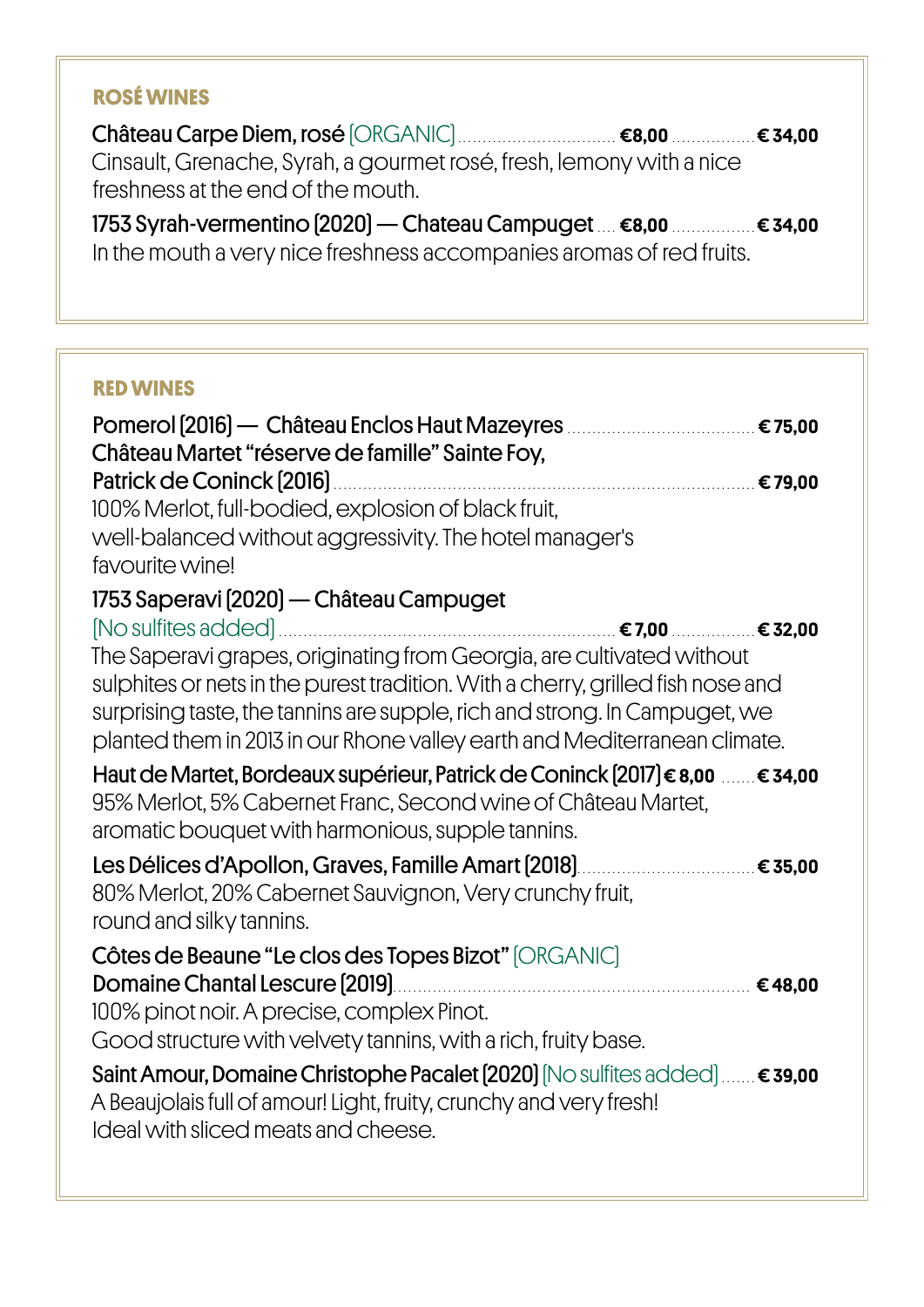# CHIC SNACKS

### $-$  FROM TUESDAY TO SATURDAY, 4PM-11.30PM  $-$

### The Clos Belle Juliette's Antipasti

### L'<sub>Italienne</sub> $\text{*} \epsilon$  22.00

SAN DANIELE HAM (CURED FOR 24 MONTHS), TRUFFLED SLICED HAM, COPPA, BRESAOLA, MOZZARELLA BUFFLONNE

### La Gourmande  $-\epsilon$  28.00

SAN DANIELE HAM (CURED FOR 30 MONTHS), TRUFFLED SLICED HAM, COPPA, BRESAOLA, MOZZARELLA BUFFLONNE, TRUFFLED PECORINO

### La Burrata —  $\epsilon$  12.00

BURRATA (200 g), OLIVE OIL, ROCKET

### The Clos Belle Juliette's Crostinis

### Napolitain  $\epsilon$  15,00

FOCACCIA, TOMATOES AND BASIL, ANCHOVIES, GRILLED BUFFALO MOZZARELLA, OLIVES

### San Daniele — € 19,50

FOCACCIA, TOMATOES AND BASIL, SAN DANIELE HAM, SCARMORZA (MELTED SMOKED MOZZARELLA), ROCKET

### $Vecatarian - \epsilon$  18,00

FOCACCIA, GRILLED VEGETABLES, CREAM OF ARTICHOKE, MELTED BUFFALO MOZZARELLA, PESTO

### The Clos Belle Juliette's Salads

 $Caesar^*$  — SMALL  $€11.00$  LARGE  $€22.00$ GREEN SALAD, ROASTED POULTRY, CROUTONS, BACON, PARMESAN

Rocket, parmesan flakes $^*$   $\epsilon$  12,00

OLIVE OIL, LEMON

### Cream of Pumpkin Soup — € 12,00

CROUTONS, TRUFFLE OIL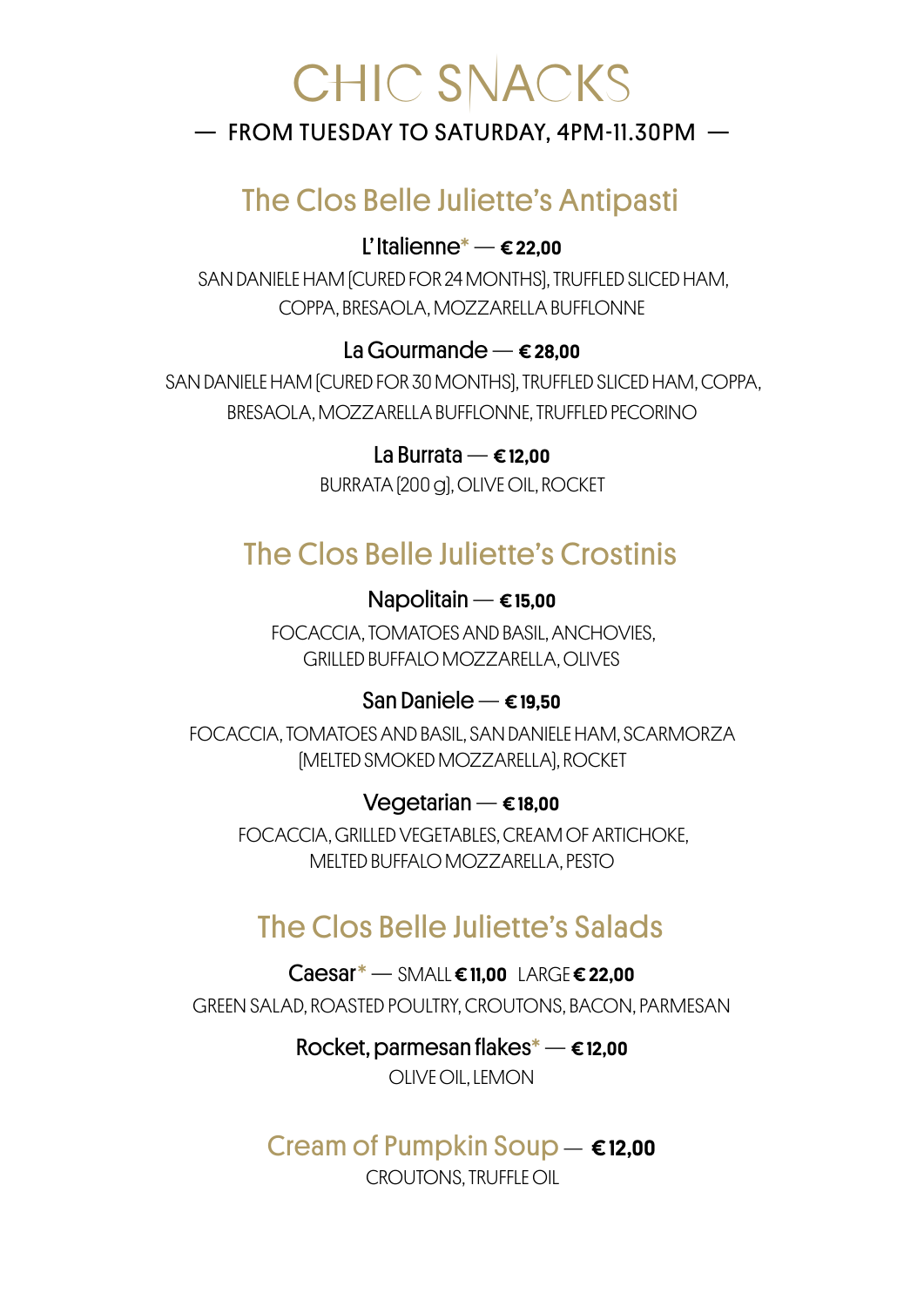### The Clos Belle Juliette's Pasta and Main Dishes

Penne arrabbiata\*— € 18,00 SPICY TOMATO SAUCE AND PARMESAN

> Gnocchi Gratin $^*$   $\epsilon$  18,00 CREAM OF GORGONZOLA, CRUSHED WALNUT AND PEARS

Clos Belle Juliette Croque Monsieur toasted sandwich — € 18,00 TRUFFLED PECORINO, TRUFFLED HAM, GRILLED CHEESE, ROCKET

Black rice risotto  $-\epsilon$  32,00 PRAWNS AND SEAFOOD, SHELLFISH BROTH Grilled vegetable lasagna, grilled buffalo mozzarella, parmesan — € 21,00

Milan-style veal escalope, penne with sun-dried tomatoes  $\epsilon$  23,00

### **Cheeses**

Cheese plate $^*$  - SMALL  $\epsilon$ 11,00 LARGE  $\epsilon$ 18,00 SELECTION OF ITALIAN CHEESES: TRUFFLED PECORINO PECORINO, GORGONZOLA

### The Clos Belle Juliette's Desserts

Mini babas $^* - \epsilon$ 10,00 LIMONCELLO, CHANTILLY, VANILLA

> Panna cotta  $^*$  —  $\epsilon$ 8.00 EXOTIC FRUITS

The Clos Juliette's ice cream sundae  $-\epsilon$  9.00

VANILLA ICE CREAM, AMARENA CHERRIES, ALMOND BISCUIT

### Coffee Tiramisu —  $\epsilon$  9,00

COFFEE AND MASCARPONE CREAM

Waffle with vanilla ice cream  $-\epsilon$  9.00 VANILLA SAUCE, CHANTILLY

Chocolate fondant  $-\epsilon$  8.00

VANILLA ICE CREAM

### Ice creams and sorbets— $\epsilon$ 6,00

3 SCOOPS: VANILLA, PISTACHIO, LEMON, HAZELNUT CHOCOLATE

Coffee with mini-dessert selection  $\epsilon$  7.00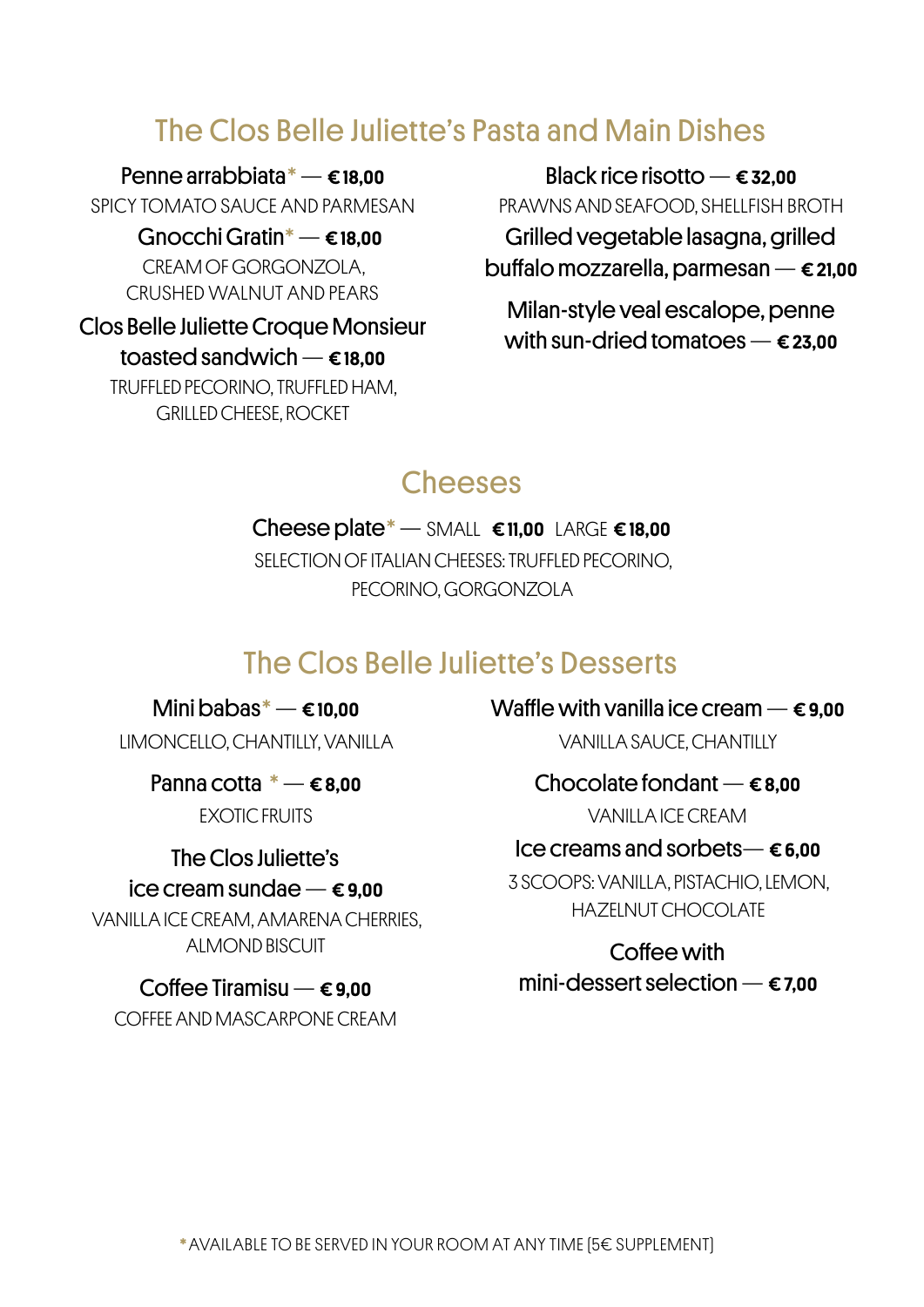# COLD DRINKS

| Still water - AQuachiara Belle Juliette      |  |
|----------------------------------------------|--|
|                                              |  |
| Sparkling water - AQuachiara                 |  |
| Belle Juliette [50 cl/ 75 cl]  € 2.00 / 3.00 |  |
|                                              |  |
| Coke, Coke Zero [33 cl]  € 5.00              |  |
|                                              |  |
| Fever Tree Tonic Water [20 cl]  € 5.00       |  |
| Ginger Beer Fever Tree [20 cl]  € 5.00       |  |

| [ORANGE, LEMON, GRAPEFRUIT] |  |
|-----------------------------|--|

# **BERS**

### COCKTAIL DENTELLE EXQUISE

*A homage to Juliette...* 

◊

one cocktail, three styles alcohol-free version 10€

Flowering cherry white tea, strawberry syrup, elderberry flower tonic

# BOISSONS **CHAUDES**

| Double expresso <b>Manual</b> 6,00      |  |
|-----------------------------------------|--|
|                                         |  |
| Chocolat chaud <u></u> €7,00            |  |
|                                         |  |
|                                         |  |
| <b>THÉ NOIR: DARJEELING, EARL GREY,</b> |  |

ENGLISH BREAKFAST THÉ VERT : JASMIN, OASIS, SENSHA THÉ BLANC : AMBROSIA, GINGER PEAR TISANE/INFUSIONS : AFRICAN SOLSTICE, CITRUS MINT, CAMOMILLE CITRON, VERVEINE



Because water is essential and because we wish to protect the environment for future generations, we have decided to offer you high-quality still and sparkling water that has been microfiltered and optimized with AquaChiara process. Our choice limits our carbon footprint.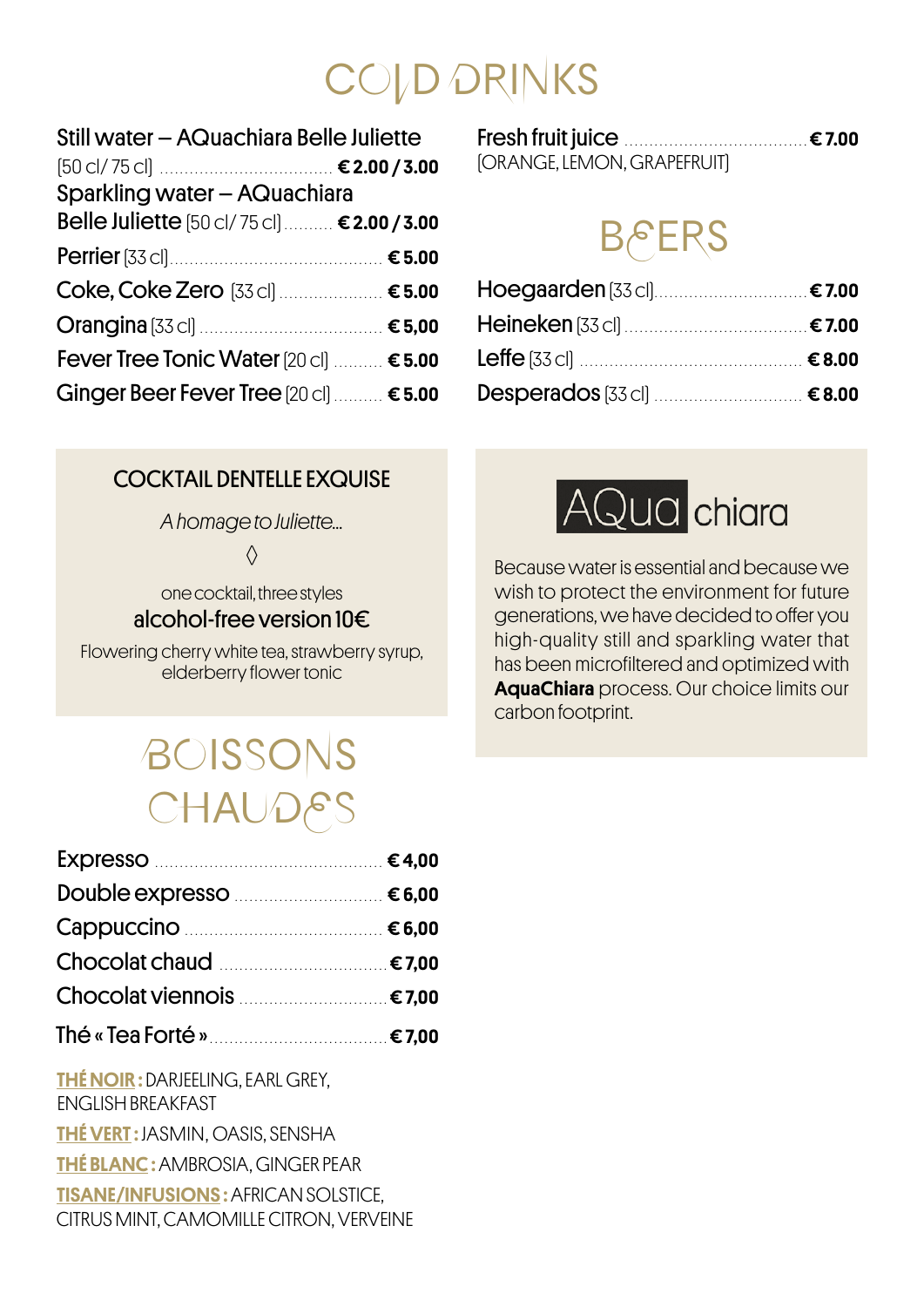# SPIRITS

### **BLENDED SCOTCH WHISKY** (6 cl)

| Chivas Regal [12 YEARS]  € 16.00             |  |
|----------------------------------------------|--|
| Johnny Walker black label [12 YEARS] € 11.00 |  |
| Timorous Beastie [46.8%] € 16,00             |  |

### **SINGLE MALT WHISKY** (6 cl)

| Glenmorangie Nectar d'or  € 19.00 |  |
|-----------------------------------|--|
|                                   |  |
|                                   |  |

### **AMERICAN WHISKEY** (6 cl)

| Bushmills Original <b>Manual</b> € 11.00            |  |
|-----------------------------------------------------|--|
| Jack Daniel's <u>Daniel's and the sense e</u> 11.00 |  |
| Rittenhouse Rye [50%]  € 16,00                      |  |

### **BOURBON WHISKY** [6**cl]**

### **JAPANESE WHISKY** (6 cl)

| Nikka |
|-------|
|-------|

### **GIN** (6 cl)

| Bombay Sapphire <b>Manual</b> €12.00 |  |
|--------------------------------------|--|
|                                      |  |
| Monkey 47 2000 € 14.00               |  |
| Tanqueray N° Ten  €12.00             |  |

### **VODKA** (6 cl)

| Belvedere <b>Manual Eleanora Ele</b> 12.00 |  |
|--------------------------------------------|--|
| Grey goose <b>Manual</b> € 12.00           |  |
|                                            |  |

### **TEQUILA** (6 cl)

| Sierra tequila Silver <b>Manual 1999</b> 12,00                                                                 |  |
|----------------------------------------------------------------------------------------------------------------|--|
| Calle 23 <u>Manuel Colle</u> 23 Colle 23 Colle 23 Colle 23 Colle 25 Development 2 Colle 25 Development 2 Colle |  |

### **RUM** (6 cl)

| Diplomatico Reserva Exclusiva  € 14.00 |  |
|----------------------------------------|--|
| Mount Gay 1703 Black Barrel  €12.00    |  |
|                                        |  |

### **COGNAC** (6 cl)

| Godet Folle Blanche <b>Manuel 1998</b> 26.00 |  |
|----------------------------------------------|--|
|                                              |  |
|                                              |  |

### **CALVADOS** (6 cl)

| [PAYS D'AUGE, 5 YEARS] |  |
|------------------------|--|

### **ARMAGNAC** [6cl]

|--|--|--|

### **LIQUEURS** (6 cl)

| Amaretto Disaronno  €12.00                                                                             |  |
|--------------------------------------------------------------------------------------------------------|--|
| Limoncello <b>Maria 1999</b> Cinco e 10.00                                                             |  |
| Get 27 2000 € 11.00                                                                                    |  |
|                                                                                                        |  |
| Chartreuse Verte/Jaune V.E.P  € 16.00                                                                  |  |
|                                                                                                        |  |
|                                                                                                        |  |
|                                                                                                        |  |
| $\text{SUPPLEMENT FOR MIXER} \qquad \qquad \text{\textsterling} 3.00$<br>COKE, COKE ZERO, GINGER BEER, |  |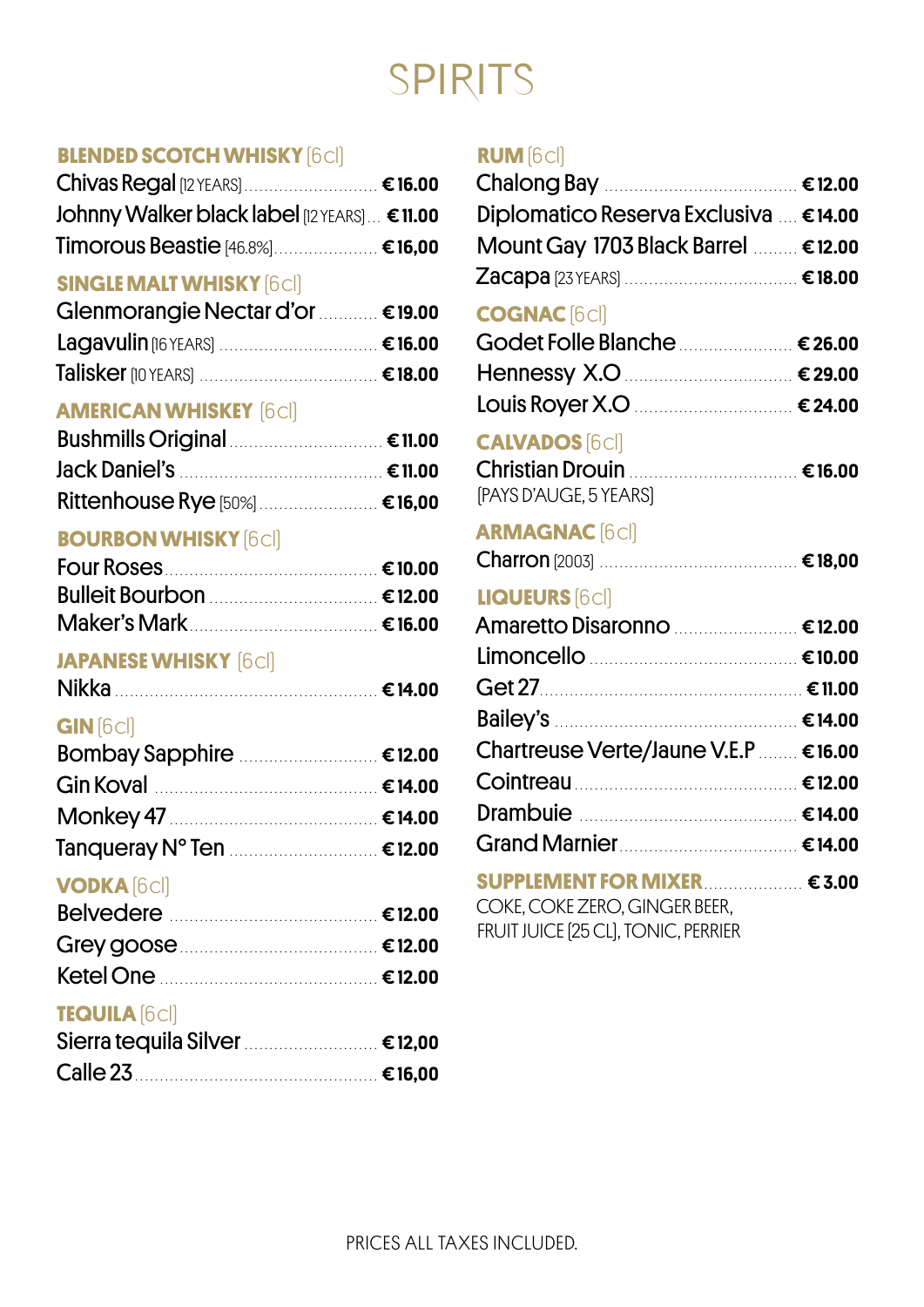# CLOS BELLE JULIETTE

## Flora Mikula's Terrines

 $-\epsilon$  12,00 All Taxes included  $-$ 

### Rabbit rillettes

( RABBIT CONFIT IN FLAVORED OLIVE OIL, SPICES, PRESERVE MENTON LEMON AND ESPELETTE PEPPER)

### ◊

### « L'authentique »

(MOUNTAIN PORK, DUCK FOIE GRAS AND ESPELETTE PEPPER)

◊

### Tuna Rillettes

WHITE TUNA FROM CORSICA, NEPITA AND ESPELETTE PEPPER)

◊

### Tuna Rillettes & Chataigne

(WHITE TUNA FROM CORSICA, SMOKED BROCCIU, CÉDRAT & CHESTNUTS)



FOLLOW US ON INSTAGRAM.COM/CLOSBELLEJULIETTE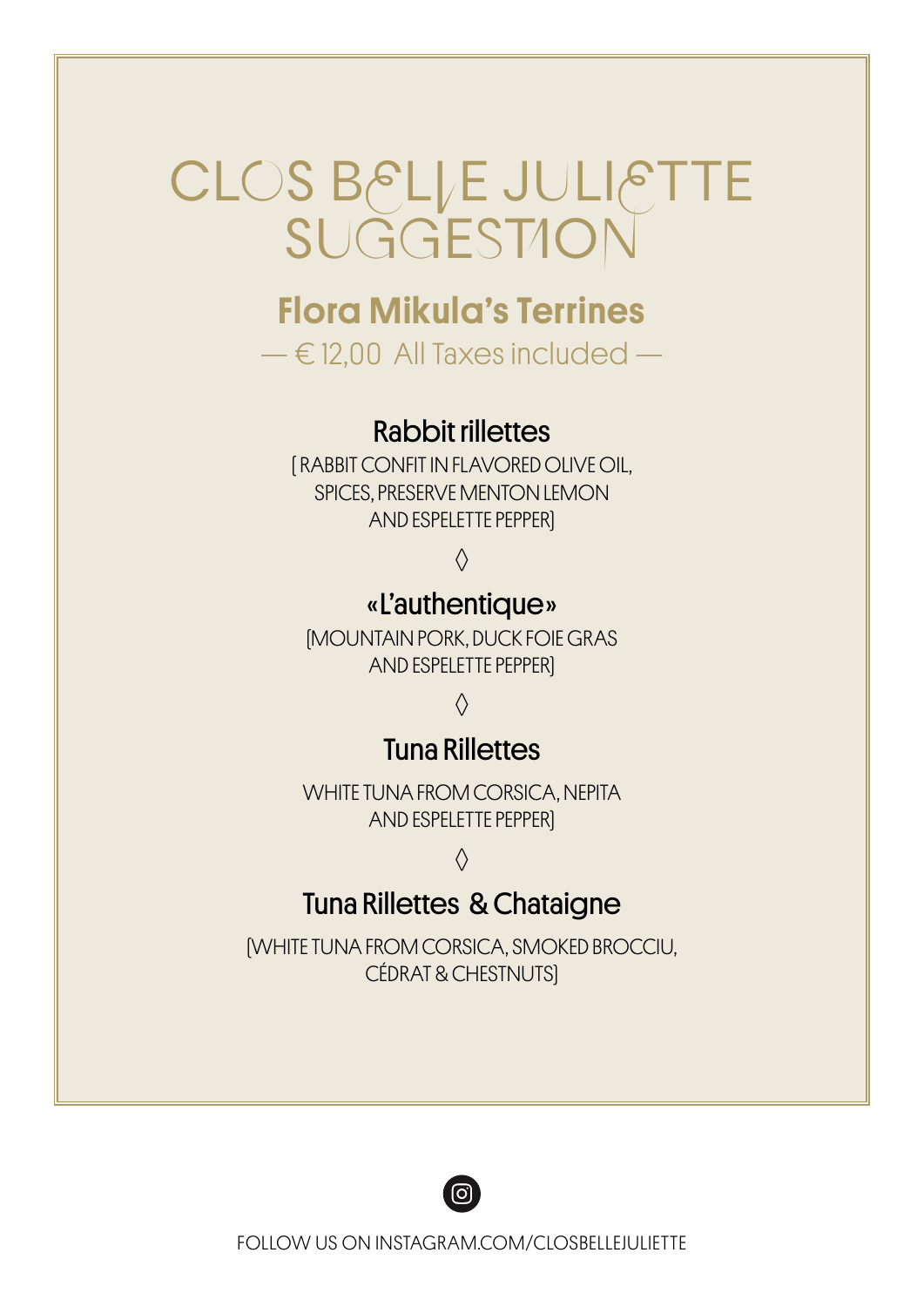

### For your events, do not hesitate to contact us for a privatization

### **RESERVATION**

01 42 22 97 40 & reservation@labellejuliette.com